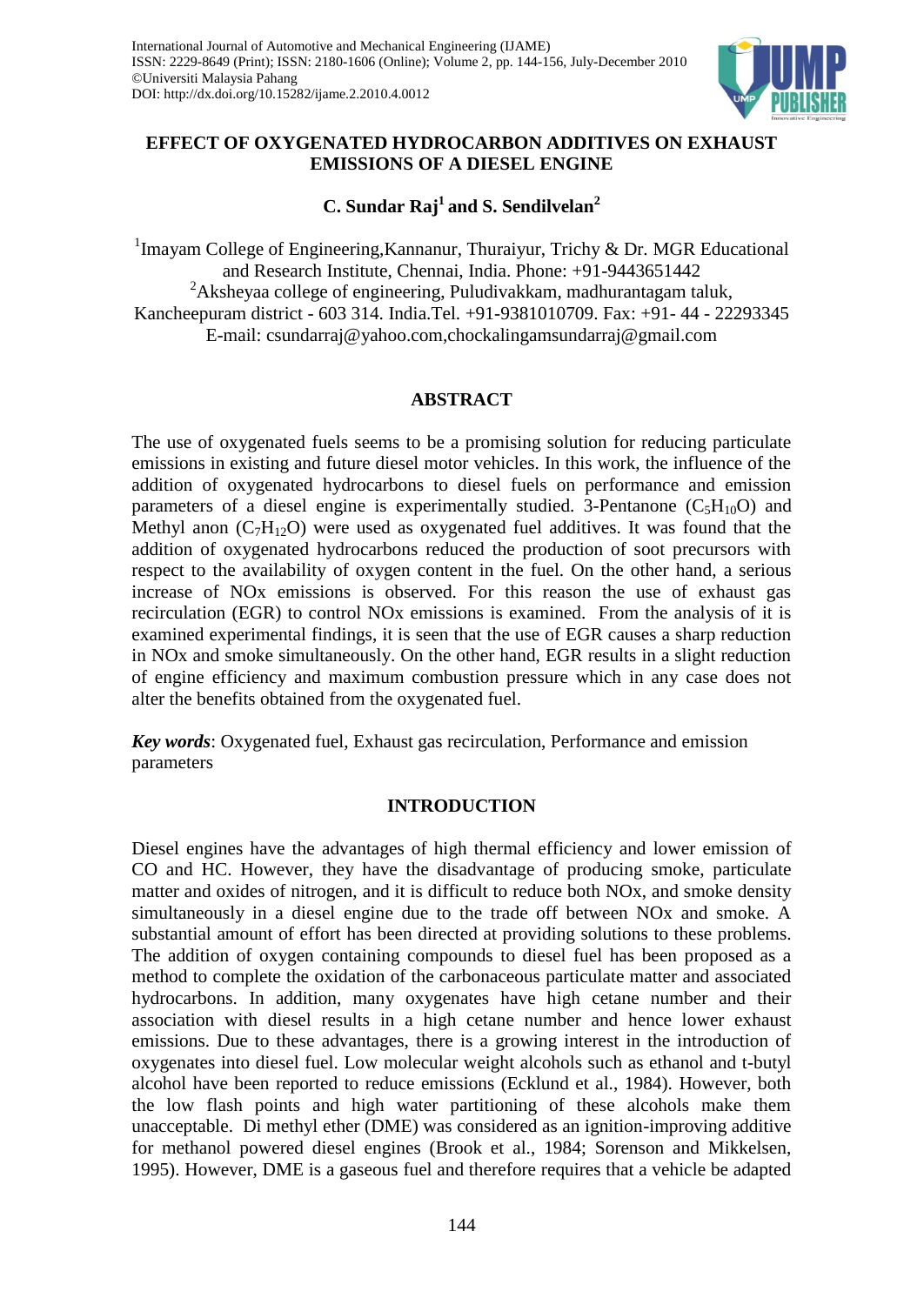for gaseous operation. In addition, the fuel delivery infrastructure is not currently suitable to distribute large quantities of a gaseous fuel. For these reasons, there is interest in new liquid compression ignition fuels or fuel additives, which have high cetane rating and reduce particulate emissions and at the same time they are compatible with current vehicle technology and fuel delivery infrastructure. Carbonates, including dimethyl carbonate, diethyl carbonate, and dimethyl dicarbonate, have been successfully demonstrated to reduce particulate (West et al., 1990). Dimethyl carbonate suffers from having a low flash point. Diglyme is one oxygenate that has been included in several studies. While diglyme has acceptable fuel blending properties, its high cost makes its use prohibitive. Other oxygenates that have been investigated include various ethers, glycol ether acetates, and ketones (Bennethum and Winsor, 1991).

Bailey et al. (1997) suggested di ethyl ether (DEE) as a potential replacement fuel for CI Engines. The molecular weights of DEE are low; the molecules have high hydrogen to carbon ratios and a low number of carbon-to-carbon bonds. All these properties lower the tendency to form solid carbon particulates during combustion. The molecules contain oxygen, which also suppress the formation of soot. The molecular bonds break up to radicals at reasonable activation energy, which leads to high cetane numbers. DEE has long been known as a cold start aid for engines, is an oxygenated renewable fuel, which is completely miscible with diesel. Mohanan et al. (2003) studied the effect of DEE on the performance and emissions of a four-stroke direct injection diesel engine and found that 5% DEE can be blended with diesel fuel to improve the performance and to reduce emissions of the diesel engine even though experiments were carried out successfully up to 25% DEE blend. Yanfeng et al. (2007) proved 15% of 2 methoxyethyl acetate (MEA) can be used to decrease exhaust smoke as a new oxygenated additive of diesel with marginal increase in efficiency

Raj et al. (2009a) investigated the effect of ethanol diesel blends and reported 30% ethanol with 60% diesel along with a new oxygenate 1,4 dioxane increase the efficiency by 6% and reduce smoke density with a penalty in NOx emissions. Raj et al. (2009b) also found that 10% addition of dioxane alone as an oxygenated additive is capable of increasing the efficiency by 2% and reduces smoke density with marginal increase in NOx emissions. The literature review clearly indicates that the presence of oxygen molecules in the fuel influences complete combustion and hence increases the efficiency, but there is a trade off between NOx and smoke.

The effects of EGR on diesel combustion were visually examined in a singlecylinder, heavy-duty research engine by Husberg et al. (2004) and NOx emissions were reduced from over 500 ppm at 0% EGR to 5 ppm at 55% EGR, and higher levels of EGR (approximately 35% or more) reduce efficiency. Kouremenos et al. (2001) showed in an experimental and theoretical study that the use of EGR causes a sharp reduction of NOx and an increase of soot emissions. Dederichs et al. (2002) outlined the main technical issues of EGR technology for thermal barrier coated HD engines with EGR up to 30% and more of the exhaust gases and found the same results. Dürnholz et al. (1992) reported in particular that so called 'hot EGR', which keeps the temperature of the re circulated exhaust gases at a very high level, not only helps reduce NOx but also contributes distinctly to achieving lower hydrocarbon (HC) and PM emissions. In addition, there is no adverse affect of EGR on the fuel economy. The findings from smoke point measurements and high-pressure combustion tests that oxygenates are effective soot suppressants in diesel combustion motivated studies on oxygenates and to find the solution for simultaneous reduction in smoke and NOx emissions without affecting the performance EGR.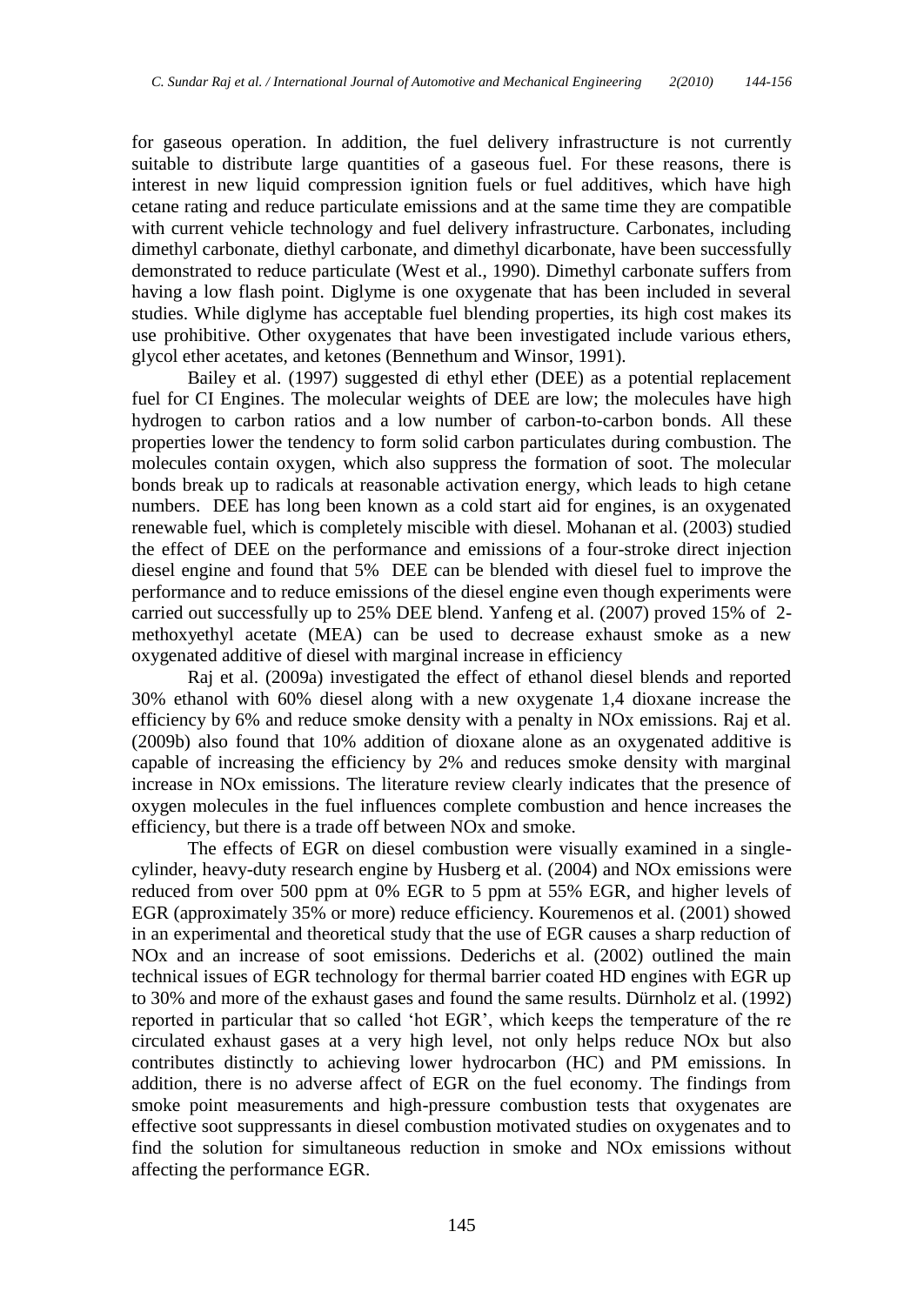This paper aims to study the influence of two new oxygenates 3-Pentanone (PN) and Methyl anon (MN) which were not addressed earlier, having favorable properties such as low molecular weight and almost similar density to diesel, on exhaust emissions, including: oxides of nitrogen (NOx), hydro carbon (HC) and smoke density of a diesel engine with and without application of EGR.

### **EXPERIMENTAL SETUP**

Experiments were conducted on a four stroke, twin cylinder, water cooled diesel engine (SIMPSONS, S 217) connected with a water cooled eddy current dynamometer (DYNASPEDE). The rated power of the engine was 19 kW at 1500 rpm. The engine was operated at a constant speed of 1500 rpm and standard injection pressure of 200 bar. The fuel flow rate was measured on a volume basis using a burette and a stop watch. K-type thermocouple and a digital display were employed to note the exhaust gas temperature. A smoke meter (AVL 437C) was used for measuring smoke density. NOx emission was measured by a Di gas analyser (AVL 444). In cylinder pressure was measured with the help of a combustion analyser (AVL, 619 indimeter hardware, indwin software version 2.2). The schematic experimental setup is shown in Figure 1 and the experiments were conducted in two phases.

## **Experimental Procedure**

.

Base data was generated with standard diesel fuel. Subsequently three fuel blends, namely 1%, 3% and 5% (by volume) of Pentanone (PN) and Methyl anon (MN) (each) with diesel were prepared and tested. Readings were taken when the engine was operated at a constant speed of 1500 rpm for all loads. Parameters such as engine speed, fuel flow and the emission characteristics of NOx and smoke were recorded. The performance of the engine was evaluated in terms of brake thermal efficiency, brake power, and specific fuel consumption from the above parameters. Combustion characteristics such as cylinder pressure and heat release rate were noted for different loading conditions using the combustion analyser. In the second phase, experiments were conducted on the engine with 25% EGR for the unaltered fuel and three different blends ranges from 1 to 5% of diesel by volume of two different additives viz.3- Pentanone (PN) and Methyl anon (MN) and experimental results were analysed and compared. The volatility and flammability properties of the fuel components are listed in Table 1.

|             | Ξ<br>æ<br>Molecul<br>Form | G<br>weight<br>Molecu | $\overline{\circ}$<br>$\widehat{r}$<br>$\log/m$<br>at $20$<br>ొ | oiling      | ೯<br>Point | ΣĀ<br>ы<br>0 <sub>X</sub><br>Đ<br>$\mathbf{f}$ |  |
|-------------|---------------------------|-----------------------|-----------------------------------------------------------------|-------------|------------|------------------------------------------------|--|
|             |                           |                       | ensi<br>$\overline{\mathcal{X}}$                                | Ă           | Flash      | $\mathcal{S}_{\bullet}$                        |  |
| Diesel      | CxHy                      | 190-220               | 0.829                                                           | 180-360     | $65 - 88$  | $\Omega$                                       |  |
| 3-Pentanon  | $C_5H_{10}O$              | 86.13                 | 0.81                                                            | $101 - 103$ |            | 18.57                                          |  |
| Methyl anon | $C_7H_{12}O$              | 112.2                 | 0.858                                                           | 120.1       | 63.6       | 14.26                                          |  |

| Table 1 Test fuel properties |  |
|------------------------------|--|
|------------------------------|--|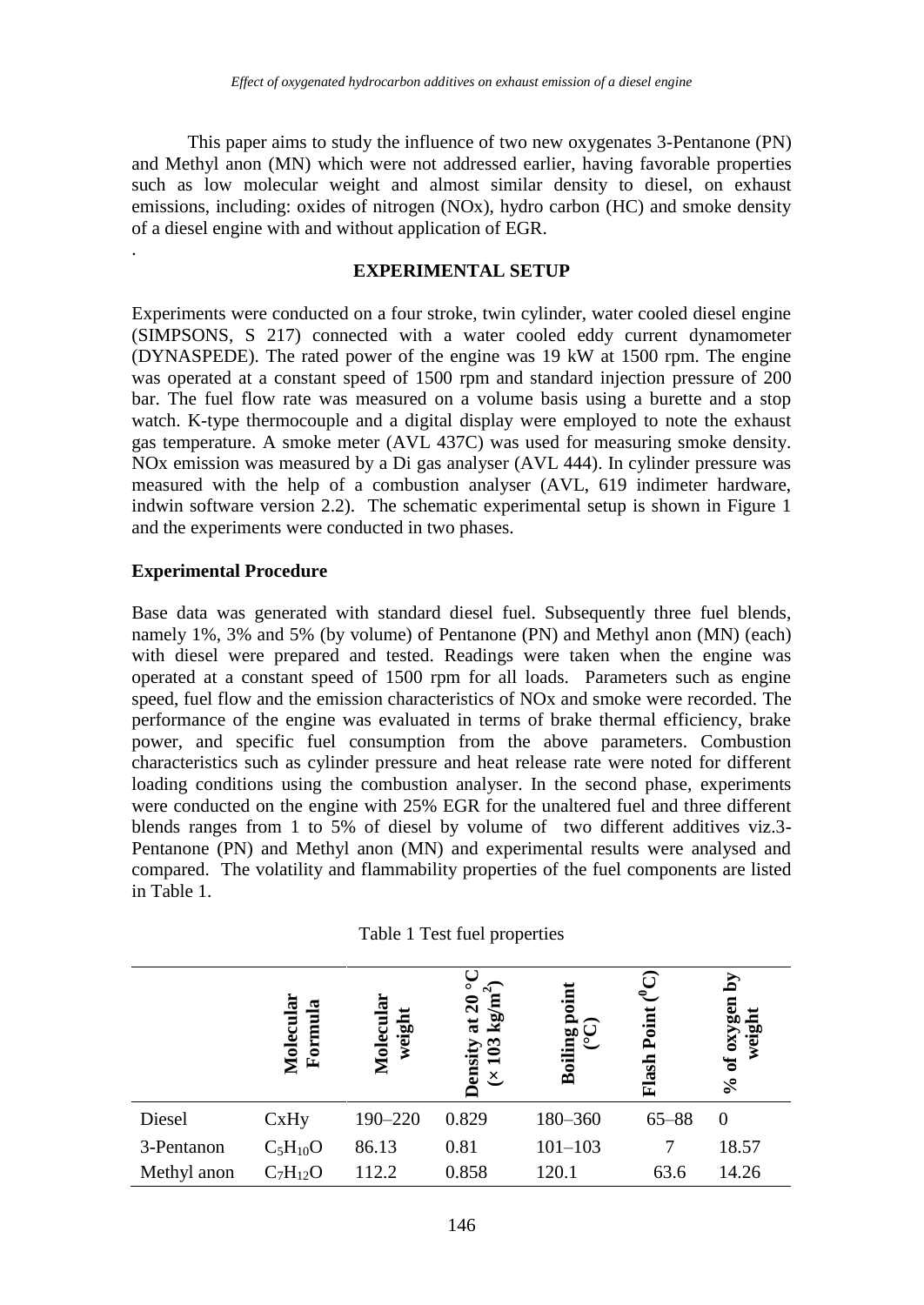

Figure 1. Experimental Setup

## **RESULTS AND DISCUSSION**

The stoichiometric air requirement for the combustion of additives is lower, since they already contain oxygen in their structure, hence a larger amount of fuel can be burnt in a given amount of air and hence the BSFC decreases for the blends compared with baseline fuel (Raj et al., 2009a) as shown in Figure 2. From the figure it is observed that the addition of PN reduce the BSFC due to the availability of more oxygen. However, MN, due to having less oxygen and a higher molecular weight compared with PN as indicated in Table 1, lowers the heat value of the mixture. As a result, BSFC will increase as the blended fuels with high MN concentration are used. Among the two additives, 1% MN and 5% PN show lower BSFC and higher brake thermal efficiency and hence they are treated as the optimum blends. The effect of 25% EGR on the optimum blend is illustrated in Figure 3. A slight increase in BSFC is observed for EGR as some of the intake air is replaced with hot exhaust gases as demonstated by Husberg et al. (2004).

The presence of oxygen, due to the additives in the oxygenated fuel, improves the combustion, especially diffusion combustion (Yanfeng et al., 2007) and hence increases the brake thermal efficiency. Figure 4 compares the effect of oxygenated fuel on the brake thermal efficiency for different blends of MN and PN. PN contain more oxygen than MN and this extra oxygen helps in oxidation of carbonaceous particulate matter and associated hydrocarbons, resulting in improved efficiency the for higher blends. The addition of MN results in lower brake thermal efficiency due to the decrease in the mixture's heat value. The maximum brake thermal efficiency occurs for 1% MN and 5% PN blends. 25% EGR slightly reduces the brake thermal efficiency as the amount of fresh oxygen available for combustion gets decreased due to replacement by exhaust gas (Husberg et al., 2004). The effect of EGR on optimum blends is illustrated in Figure 5.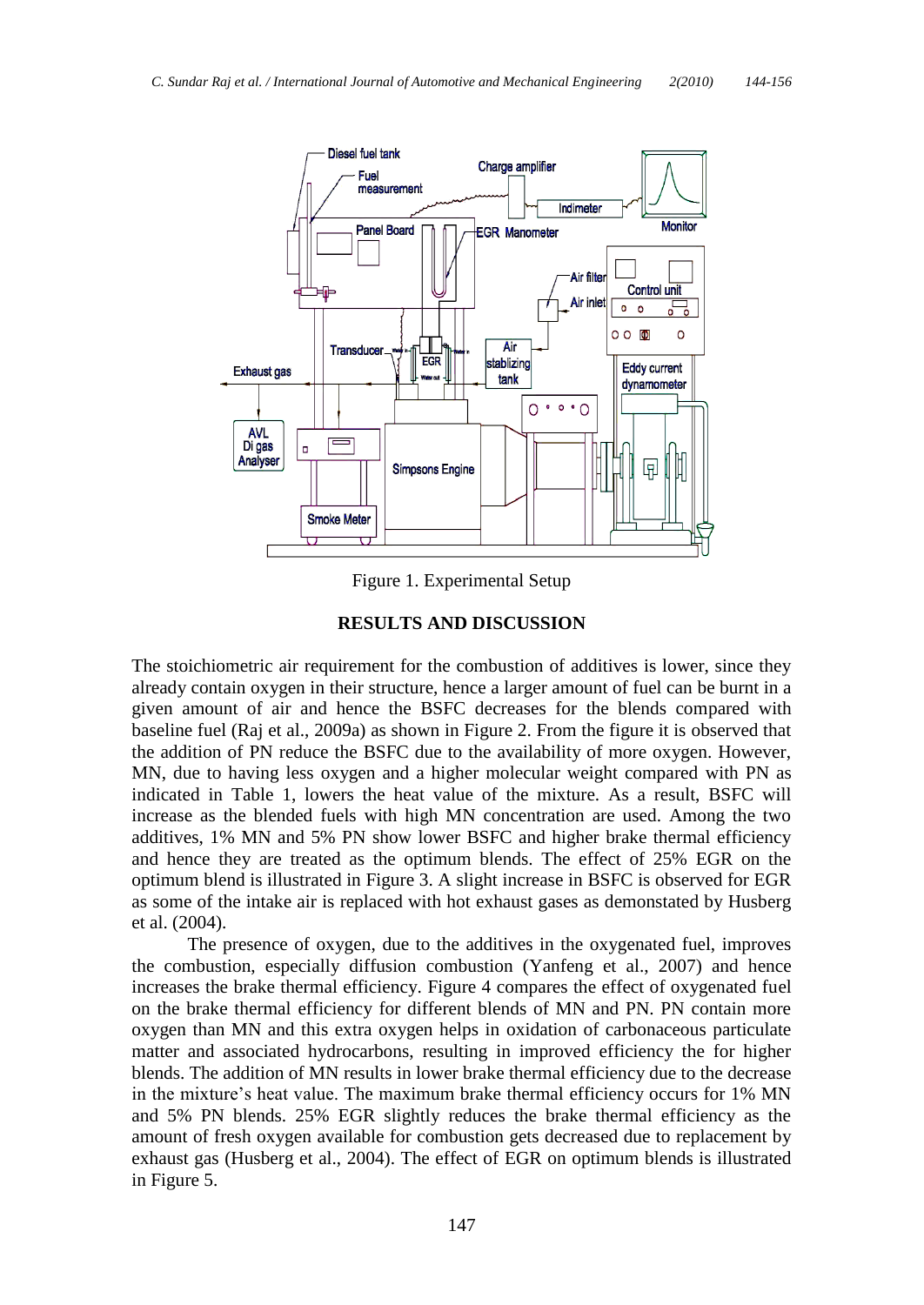

Figure 2. Variation in BSFC for oxygenated fuel at maximum load



Figure 3. Effect of EGR on BSFC for optimum blends at maximum load



Figure 4. Vaiation in brake thermal efficiency for oxygenated fuel at maximum load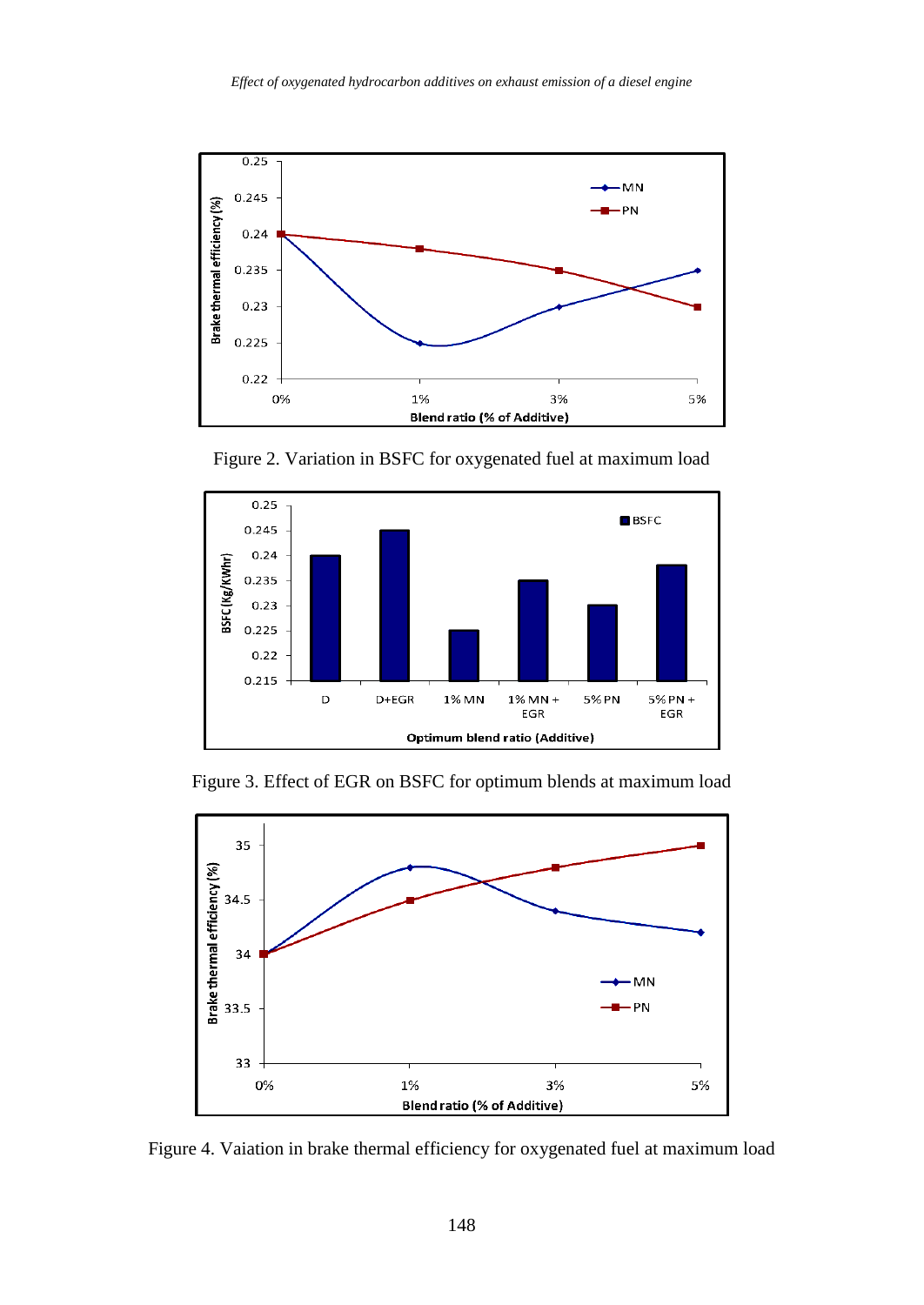

Figure 5. Effect of EGR on brake thermal efficiency for optimum blends at maximum load

 The addition of oxygenates decreases the smoke density as shown in Figure 6 due to the increased heat release rate and more complete combustion of the oxygenated fuel by acting as an ignition improver (Mohanan et al., 2003). The variation in smoke density for different MN and PN blends at peak load is shown in Figure 6. A maximum of 15 HSU reductions in smoke density for 1% MN and 35 HSU for 5% PN blend ratios were observed at peak load. It is also observed that the smoke density reduction rate is high between part and maximum load. EGR increased the smoke density especially above 50% of loading conditions due to deterioration in diffusion combustion. (Kouremenos et al., 2001), and the anticipated increase in smoke density is apparent in Figure 7. It is further noticed a decrease in smoke density for oxygenated fuels at low loads as the effect of deterioration in diffusion combustion is low due to the presence of oxygen molecules.



Figure 6. Variation in smoke density for oxygenated fuels at maximum load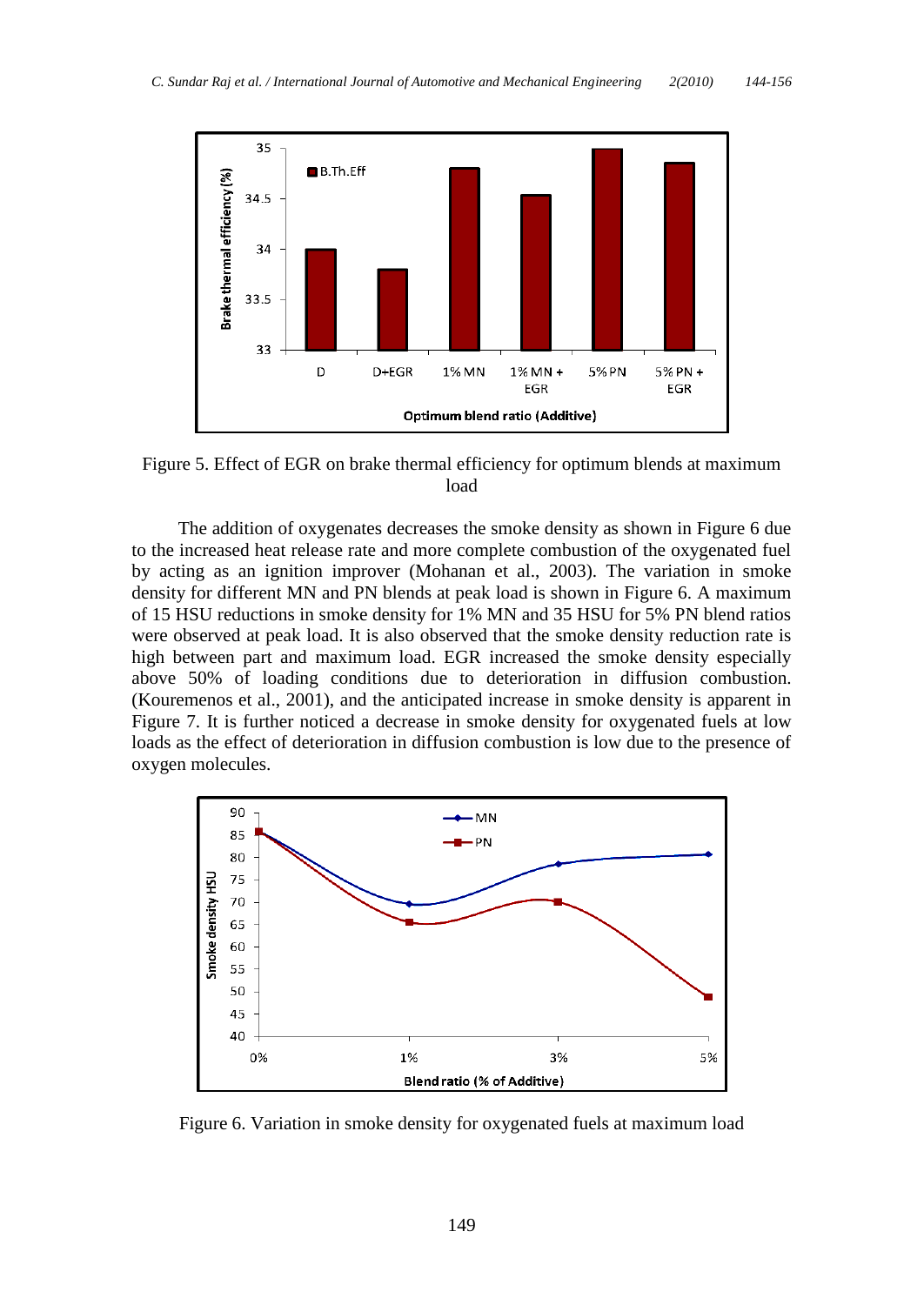

Figure 7. Effect of EGR on smoke density with load for optimum blend fuels

 Figure 8 shows the variation in HC emissions for the unaltered fuel and the oxygenated fuels. Both the additives have the capacity to reduce HC emissions due to the complete combustion. The variation in the amount of reduction depends on the availability of the amount of oxygen irrespective of its chemical structure as illustrated by Bailey et al. (1997). The reductions of HC emissions are higher at low loads than at the maximum load. The influence of EGR on HC emission is shown in Figure 9. It is clear from the figure that EGR decreases HC emissions as illustrated by Dürnholz et al. (1992), but a slight increase was observed at maximum loading conditions due to the reduction in the availability of oxygen.



Figure 8. Variation in HC emissions for oxygenated fuels at maximum load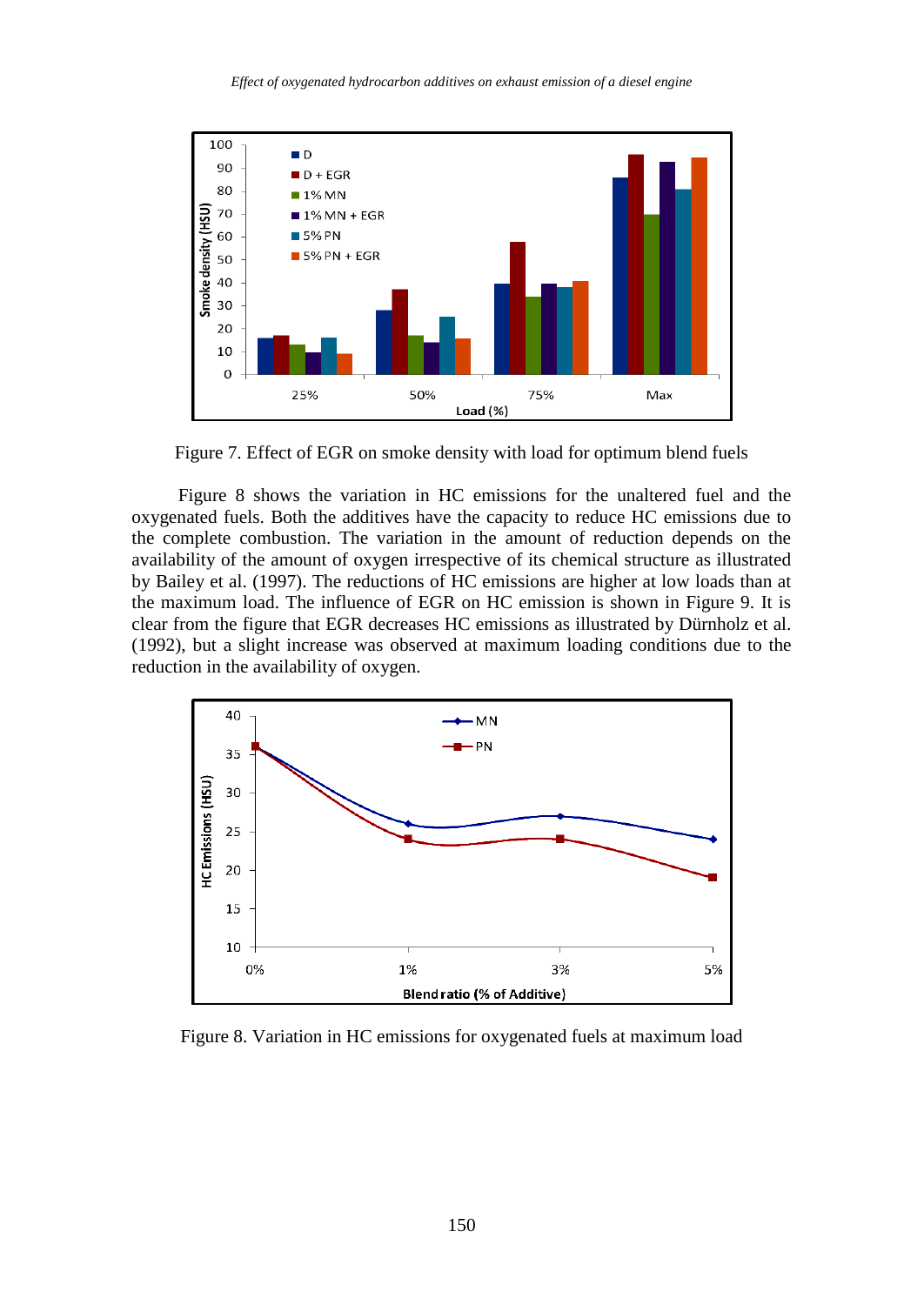

Figure 9. Effect of EGR on HC emissions with load for optimum blend fuels

Nitrogen oxides emissions are predominately temperature phenomena, the presence of oxygen increases the heat release rate for the oxygenated fuel and hence the NOx emission will be high. The anticipated increase in NOx emissions as a function of increasing additive concentration is apparent in Figure 10. It can be seen that NOx emissions of lower blends increase more rapidly than those of higher additive proportion at peak load. MN emits more NOx than PN. EGR is a useful technique for reducing NO<sub>x</sub> formation in the combustion chamber. The exhaust consists of  $CO<sub>2</sub>N<sub>2</sub>$ and water vapours mainly. When a part of this exhaust gas is re-circulated to the cylinder, it acts as diluents to the combusting mixture. This also reduces the  $O_2$ concentration in the combustion chamber (Husberg et al., 2004). The specific heat of the EGR is much higher than fresh air; hence EGR increases the heat capacity (specific heat) of the intake charge, thus decreasing the temperature rise for the same heat release in the combustion chamber (Dederichs et al., 2002).

Figure 11 shows the variations in NOx emissions under various loading conditions for diesel and optimum blends with and without EGR and the anticipated reduction in NOx emission for EGR is apparent from the figure. The presence of oxygen molecules increases the spray optimization and evaporation. Hence it improves the combustion process of the engine. The noticeable reductions in BSFC, HC, Smoke emissions and increase in NOx emissions indicate that the addition of MN or PN improves combustion efficiency.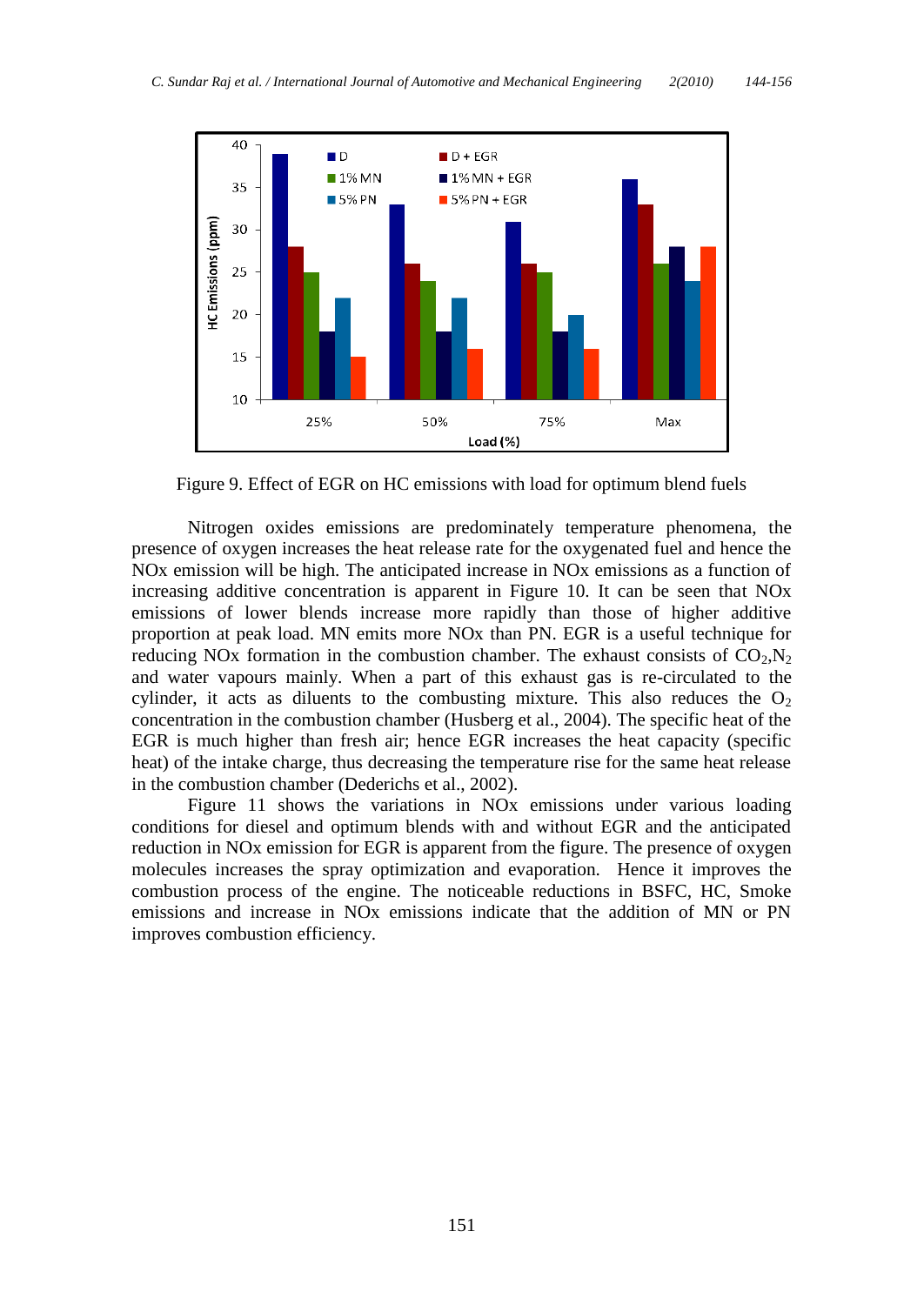

Figure 10. Variation in NOx emissions for oxygenated fuels at maximum load



Figure 11. Effect of EGR on HC emissions with load for optimum blend fuels

Figure 12 illustrates the maximum inside cylinder pressure of diesel and oxygenated additive blended diesel fuels. It is found that at the same engine speed and maximum load, the cylinder pressure shows greater differences for unaltered fuel and oxygenated fuel. The peak pressure of unaltered fuel is 92 bar and is reduced to 88 bar by 1% MN blends and 91 bar by 1% PN blends, and the pressure increases with addition of additives.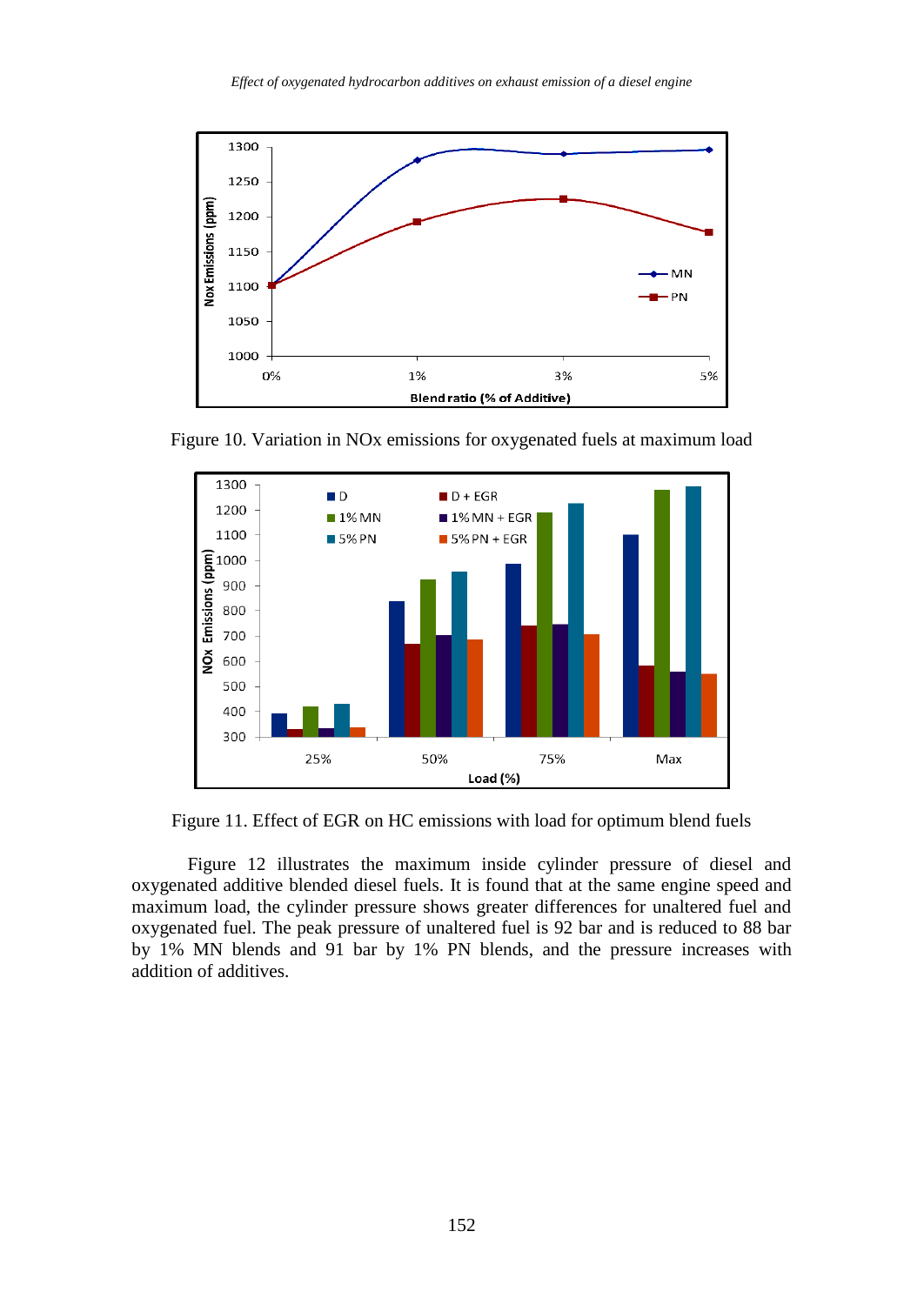

Figure 12. Variation in cylinder pressure for oxygenated fuels at maximum load

Figure 13 shows the cylinder pressure traces with respect to the crank position for diesel and oxygenated fuel with and without EGR. From the figure it is observed that EGR engines have a longer delay period compared to normal engines and hence the maximum pressure is reduced. The reduction in maximum cylinder pressure due to EGR for different fuels is indicated in Figure 14.



Figure 13. Variation in cylinder pressure with crank angle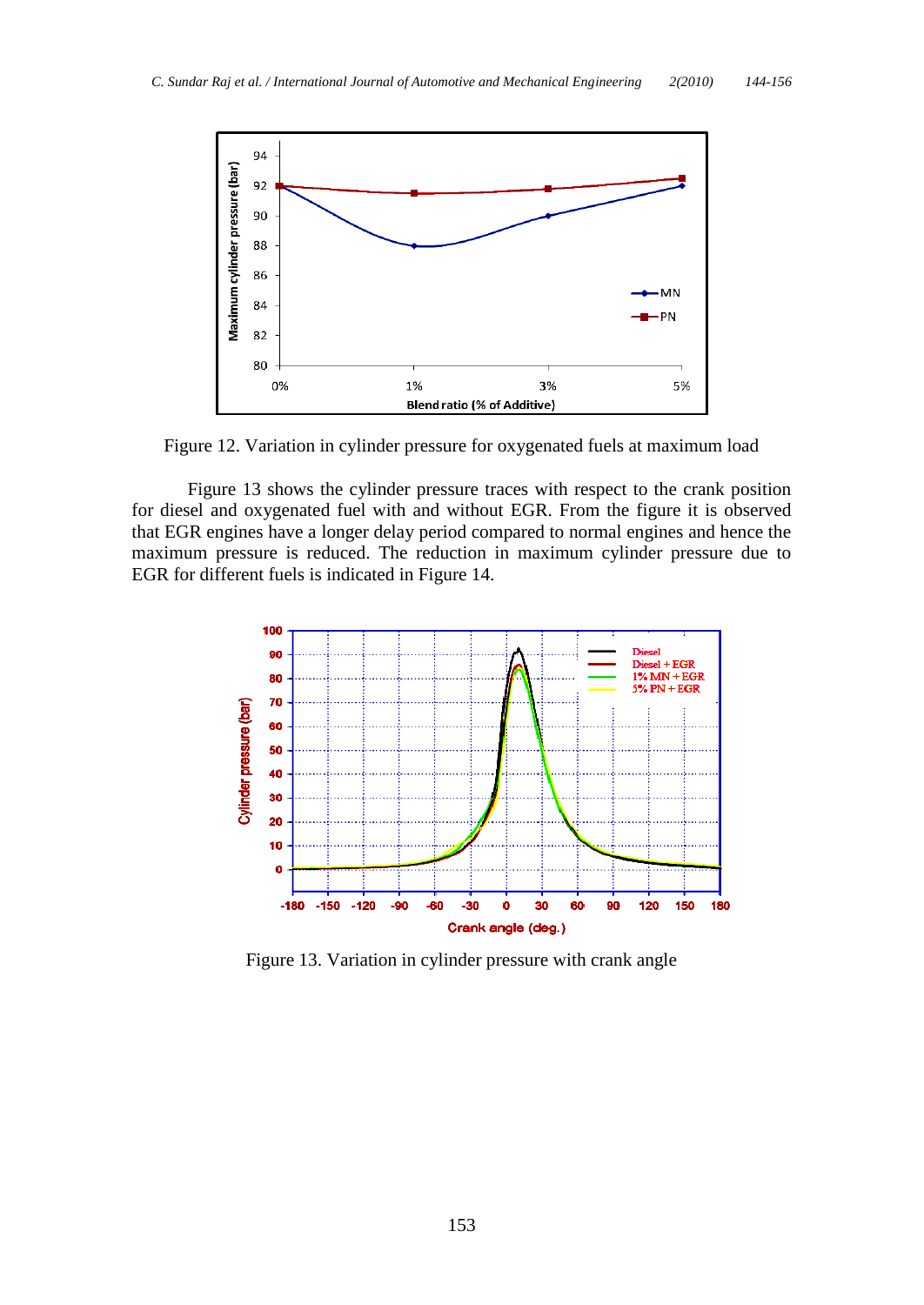

Figure 14. Effect of EGR on maximum cylinder pressure at maximum load for optimum blend fuels

Figure 15 illustrates the heat release rate for oxygenated fuel blends and unaltered fuel at maximum loading conditions. It can be seen that the heat release rate of the oxygenated fuel blends are higher than the unaltered fuel and its magnitude depends on the availability of oxygen. The higher heat release rate in diffusion combustion of the oxygenated fuel increase the net heat release rate, consequently oxygenated fuel has controlled rate of pre-mixed combustion.



Figure 15. Variation in heat release rate for oxygenated fuels at maximum load

Figure 16 depicts the effect of EGR on the heat release rate at maximum loading conditions. EGR reduces the heat release rate substantially. The effect of EGR on heat release rate may be due to dilution caused by increasing amounts of inert gases in the mixture, which reduces the adiabatic flame temperature.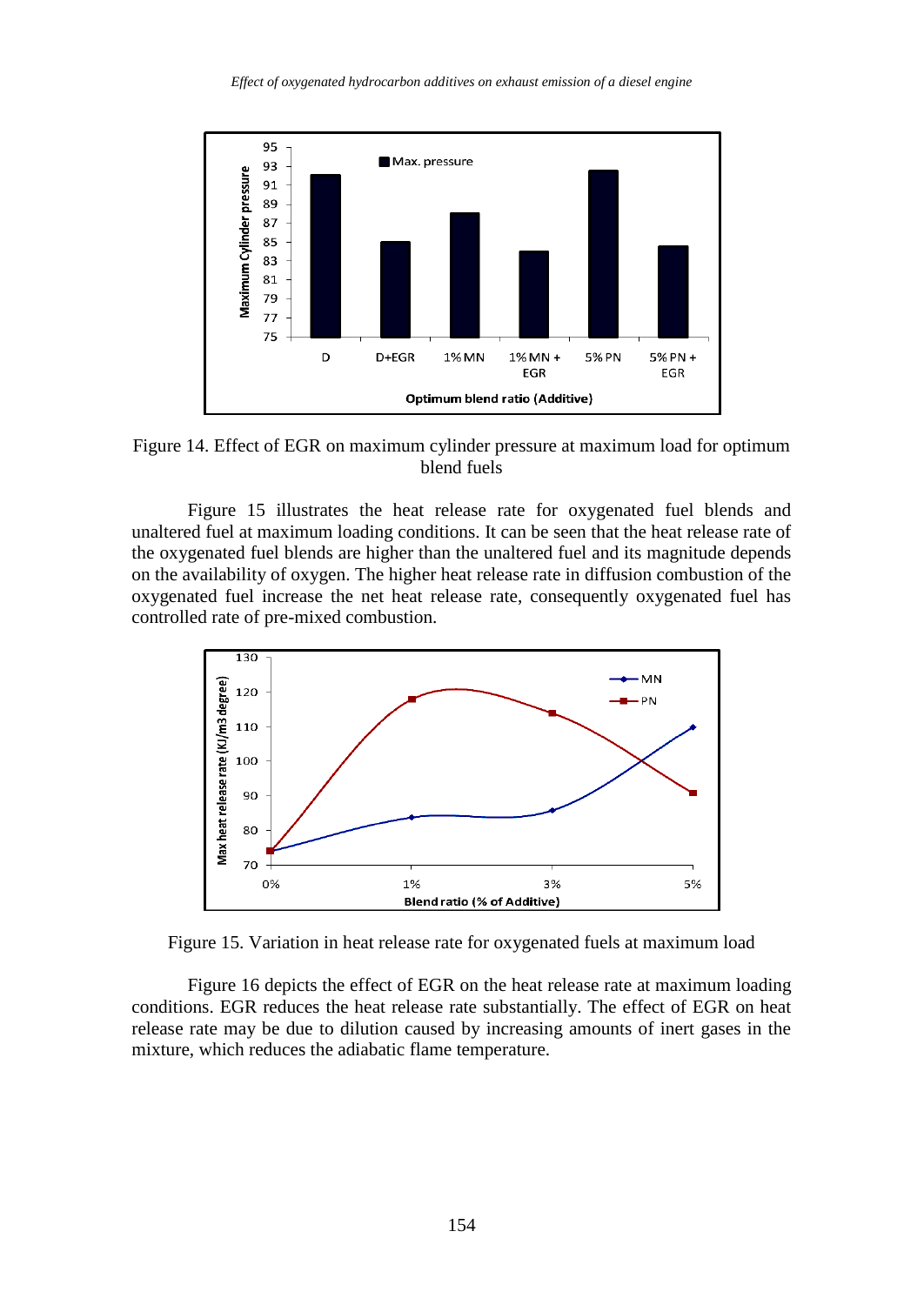

Figure 16. Effect of EGR on maximum heat release rate at maximum load

#### **CONCLUSION**

The main conclusions of this study are,

- 1% MN and 5% PN blends are the optimum in performance and emission characteristics.
- Smoke and HC reduction rate is higher for PN than MN.
- Around 20% increase in NOx emissions were observed for the oxygenated fuel blends at normal operating conditions of the engine at peak load.
- EGR reduces NOx emissions of the oxygenated fuels over 55% since it reduces the maximum cylinder pressure and heat release rate.
- No adverse effect on efficiency and fuel economy due to EGR.
- Simultaneous reduction in NO<sub>x</sub> and smoke can be achieved by the oxygenated fuel with EGR.

On the whole it is concluded that 1% MN and 5% PN proved to be suitable oxygenated additives for diesel engines and 5% PN with 25% EGR can perform better than an MN additive with less emissions.

#### **ACKNOWLEDGEMENTS**

The authors wish to express their appreciation to Dr. C. G. Saravanan, Professor of Mechanical Engineering, Annamalai University, for his valuable suggestions

#### **REFERENCES**

- Bailey, B., Goguen, J.E.S. and Erwin, J. (1997) DEE as a Renewable Diesel Fuel. *SAE Paper,* No. 972972.
- Bennethum, J.E. and Winsor, R.E. 1991. Toward Improved Diesel Fuel. *SAE Paper,*  No. 912325.
- Brook, D,L., Rallis, C.J., Lane, N.W. and Cipolat, D. 1984. Methanol With Dimethyl Ether Ignition Promoter as a Fuel for Compression Ignition Engines. *Proceedings of the 19th Intersociety Energy Conversion Conference*, 2: 684.